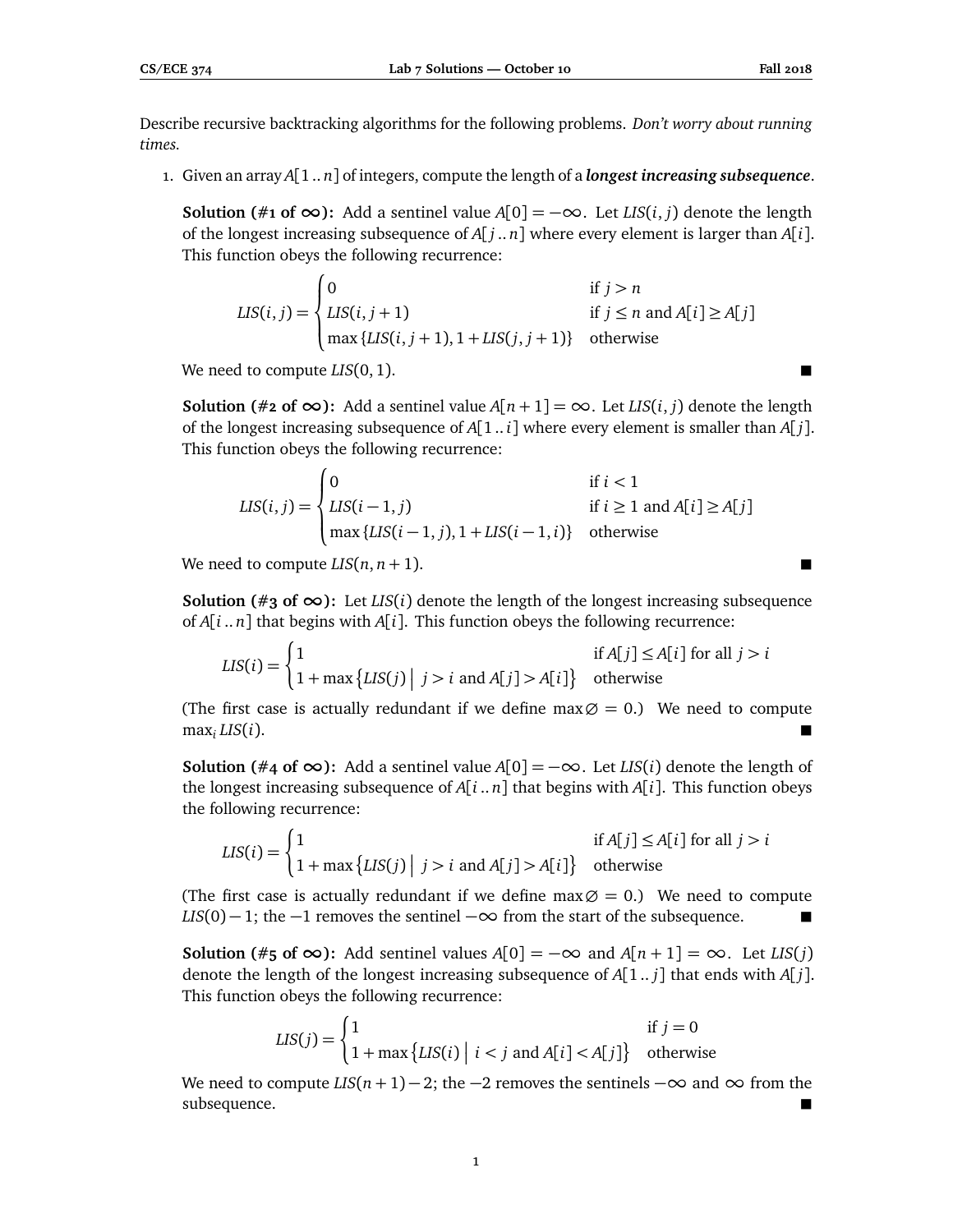2. Given an array *A*[1 .. *n*] of integers, compute the length of a *longest decreasing subsequence*.

**Solution (one of many):** Add a sentinel value  $A[0] = \infty$ . Let *LDS*(*i*, *j*) denote the length of the longest decreasing subsequence of *A*[ *j* .. *n*] where every element is smaller than *A*[*i*]. This function obeys the following recurrence:

 $LDS(i, j) =$  $\sqrt{ }$  $\int$  $\overline{\mathcal{L}}$ 0 if  $j > n$ *LDS*(*i*, *j* + 1) if *j*  $\leq$  *n* and *A*[*i*]  $\leq$  *A*[*j*]  $max \{LDS(i, j+1), 1 + LIS(j, j+1)\}$  otherwise

We need to compute *LDS*(0, 1).

**Solution (clever):** Multiply every element of *A* by −1, and then compute the length of the longest increasing subsequence using the algorithm from problem 1.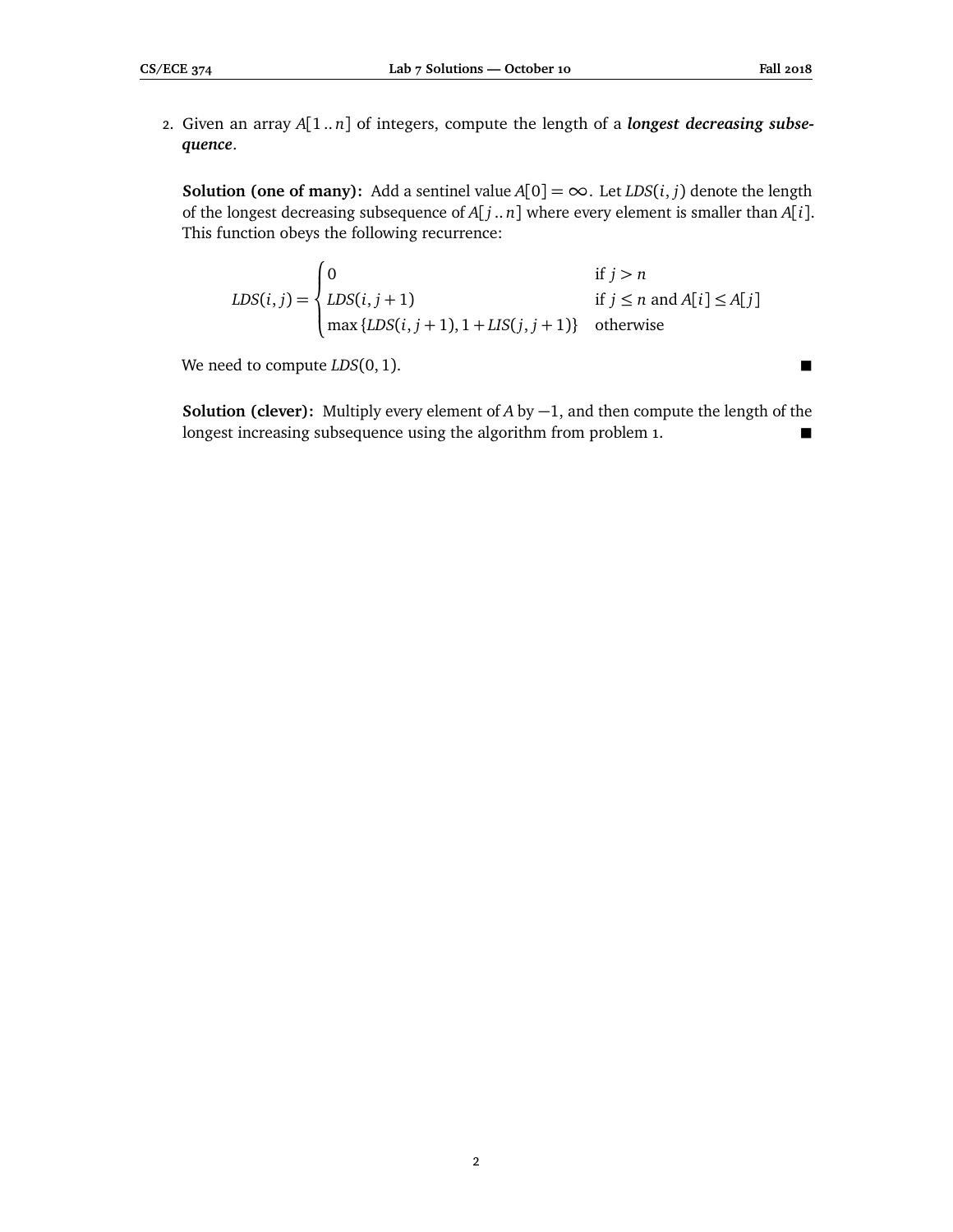3. Given an array *A*[1 .. *n*] of integers, compute the length of a *longest alternating subsequence*.

**Solution (one of many):** We define two functions:

- Let *LAS*<sup>+</sup>(*i*, *j*) denote the length of the longest alternating subsequence of  $A[j..n]$ whose first element (if any) is larger than *A*[*i*] and whose second element (if any) is smaller than its first.
- Let *LAS*−(*i*, *<sup>j</sup>*) denote the length of the longest alternating subsequence of *<sup>A</sup>*[ *<sup>j</sup>* .. *<sup>n</sup>*] whose first element (if any) is smaller than  $A[i]$  and whose second element (if any) is larger than its first.

These two functions satisfy the following mutual recurrences:

$$
LAS^{+}(i, j) = \begin{cases} 0 & \text{if } j > n \\ LAS^{+}(i, j+1) & \text{if } j \le n \text{ and } A[j] \le A[i] \\ \max \{ LAS^{+}(i, j+1), 1+LAS^{-}(j, j+1) \} & \text{otherwise} \end{cases}
$$
  

$$
LAS^{-}(i, j) = \begin{cases} 0 & \text{if } j > n \\ LAS^{-}(i, j+1) & \text{if } j \le n \text{ and } A[j] \ge A[i] \\ \max \{ LAS^{-}(i, j+1), 1+LAS^{+}(j, j+1) \} & \text{otherwise} \end{cases}
$$

To simplify computation, we consider two different sentinel values *A*[0]. First we set  $A[0] = -\infty$  and let  $\ell^+ = LAS^+(0, 1)$ . Then we set  $A[0] = +\infty$  and let  $\ell^- = LAS^-(0, 1)$ . Finally, the length of the longest alternating subsequence of *A* is  $\max\{\ell^+,\ell^-\}$ .

**Solution (one of many):** We define two functions:

- Let  $LAS^{+}(i)$  denote the length of the longest alternating subsequence of  $A[i..n]$  that starts with *A*[*i*] and whose second element (if any) is larger than *A*[*i*].
- Let *LAS*−(*i*) denote the length of the longest alternating subsequence of *<sup>A</sup>*[*<sup>i</sup>* .. *<sup>n</sup>*] that starts with *A*[*i*] and whose second element (if any) is smaller than *A*[*i*].

These two functions satisfy the following mutual recurrences:

$$
LAS^{+}(i) = \begin{cases} 1 & \text{if } A[j] \le A[i] \text{ for all } j > i \\ 1 + \max \{LAS^{-}(j) \mid j > i \text{ and } A[j] > A[i] \} & \text{otherwise} \end{cases}
$$
  

$$
LAS^{-}(i) = \begin{cases} 1 & \text{if } A[j] \ge A[i] \text{ for all } j > i \\ 1 + \max \{LAS^{+}(j) \mid j > i \text{ and } A[j] < A[i] \} & \text{otherwise} \end{cases}
$$

We need to compute  $\max_i \max\{LAS^+(i), LAS^-(i)\}.$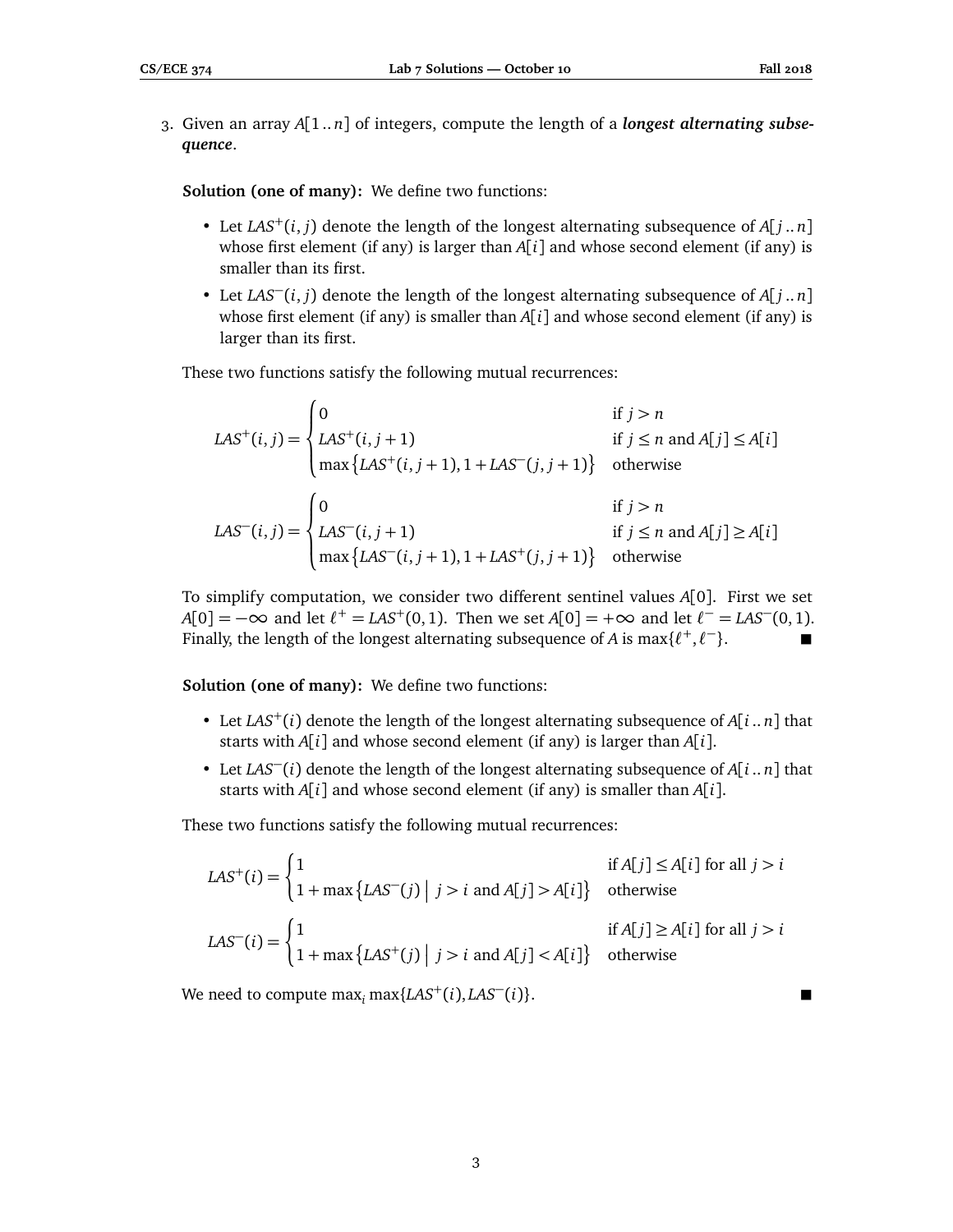## **To think about later:**

4. Given an array *A*[1 .. *n*] of integers, compute the length of a longest *convex* subsequence of *A*.

**Solution:** Let  $LCS(i, j)$  denote the length of the longest convex subsequence of  $A[i..n]$ whose first two elements are  $A[i]$  and  $A[j]$ . This function obeys the following recurrence:

$$
LCS(i, j) = 1 + \max \left\{ LCS(j, k) \mid j < k \le n \text{ and } A[i] + A[k] > 2A[j] \right\}
$$

Here we define max $\emptyset = 0$ ; this gives us a working base case. The length of the longest convex subsequence is  $\max_{1 \le i \le n} LCS(i, j)$ .

**Solution (with sentinels):** Assume without loss of generality that  $A[i] \geq 0$  for all *i*. (Otherwise, we can add  $|m|$  to each *A*[*i*], where *m* is the smallest element of *A*[1.. *n*].) Add two sentinel values  $A[0] = 2M + 1$  and  $A[-1] = 4M + 3$ , where M is the largest element of  $A[1..n]$ .

Let  $LCS(i, j)$  denote the length of the longest convex subsequence of  $A[i..n]$  whose first two elements are  $A[i]$  and  $A[j]$ . This function obeys the following recurrence:

$$
LCS(i, j) = 1 + \max \left\{ LCS(j, k) \mid j < k \le n \text{ and } A[i] + A[k] > 2A[j] \right\}
$$

Here we define max  $\varnothing$  = 0; this gives us a working base case.

Finally, we claim that the length of the longest convex subsequence of *A*[1 .. *n*] is  $LCS(-1,0)-2$ .

**Proof:** First, consider any convex subsequence *S* of *A*[1 .. *n*], and suppose its first element is *A*[*i*]. Then we have *A*[−1] − 2*A*[0] + *A*[*i*] = 4*M* + 3 − 2(2*M* + 1) + *A*[*i*] = *A*[*i*] + 1 > 0, which implies that  $A[-1] \cdot A[0] \cdot S$  is a convex subsequence of  $A[-1..n]$ . So the longest convex subsequence of  $A[1..n]$  has length at most  $LCS(-1, 0) - 2$ .

On the other hand, removing *A*[−1] and *A*[0] from any convex subsequence of *A*[−1 .. *n*] laves a convex subsequence of  $A[1..n]$ . So the longest subsequence of  $A[1..n]$  has length  $\Box$  at least *LCS*(−1, 0) − 2.

ш